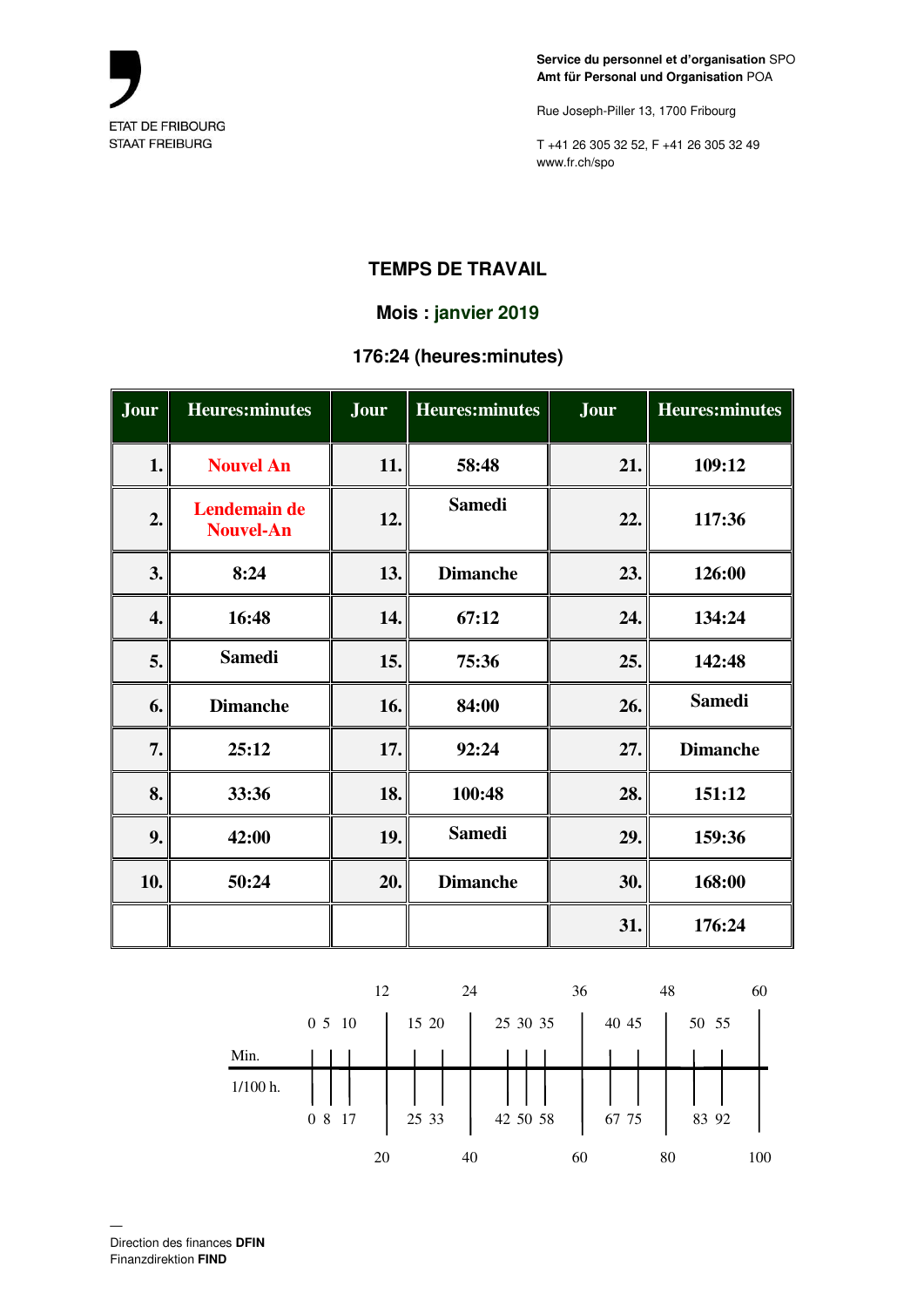

Rue Joseph-Piller 13, 1700 Fribourg

T +41 26 305 32 52, F +41 26 305 32 49 www.fr.ch/spo

## **TEMPS DE TRAVAIL**

#### **Mois : Février 2019**

## **168:00 (heures:minutes)**

| Jour | <b>Heures:minutes</b> | Jour | <b>Heures:minutes</b> | Jour | <b>Heures:minutes</b> |
|------|-----------------------|------|-----------------------|------|-----------------------|
| 1.   | 8:24                  | 11.  | 58:48                 | 21.  | 126:00                |
| 2.   | <b>Samedi</b>         | 12.  | 67:12                 | 22.  | 134:24                |
| 3.   | <b>Dimanche</b>       | 13.  | 75:36                 | 23.  | <b>Samedi</b>         |
| 4.   | 16:48                 | 14.  | 84:00                 | 24.  | <b>Dimanche</b>       |
| 5.   | 25:12                 | 15.  | 92:24                 | 25.  | 142:48                |
| 6.   | 33:36                 | 16.  | <b>Samedi</b>         | 26.  | 151:12                |
| 7.   | 42:00                 | 17.  | <b>Dimanche</b>       | 27.  | 159:36                |
| 8.   | 50:24                 | 18.  | 100:48                | 28.  | 168:00                |
| 9.   | <b>Samedi</b>         | 19.  | 109:12                |      |                       |
| 10.  | <b>Dimanche</b>       | 20.  | 117:36                |      |                       |

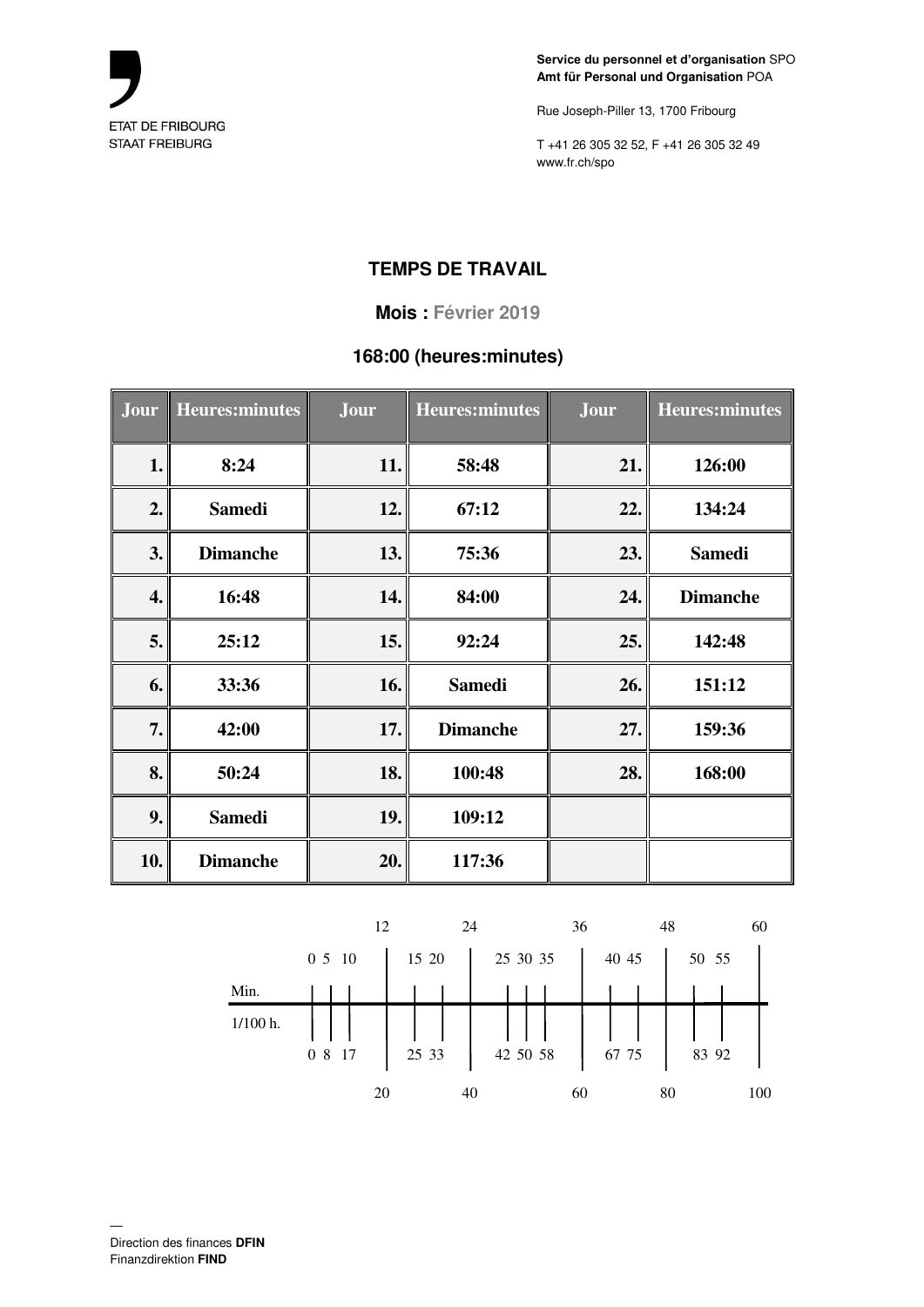

Rue Joseph-Piller 13, 1700 Fribourg

T +41 26 305 32 52, F +41 26 305 32 49 www.fr.ch/spo

# **TEMPS DE TRAVAIL**

### **Mois : mars 2019**

## **176:24 (heures:minutes)**

| Jour | <b>Heures:minutes</b> | Jour | <b>Heures:minutes</b> | Jour | <b>Heures:minutes</b> |
|------|-----------------------|------|-----------------------|------|-----------------------|
| 1.   | 8:24                  | 11.  | 58:48                 | 21.  | 126:00                |
| 2.   | <b>Samedi</b>         | 12.  | 67:12                 | 22.  | 134:24                |
| 3.   | <b>Dimanche</b>       | 13.  | 75:36                 | 23.  | <b>Samedi</b>         |
| 4.   | 16:48                 | 14.  | 84:00                 | 24.  | <b>Dimanche</b>       |
| 5.   | 25:12                 | 15.  | 92:24                 | 25.  | 142:48                |
| 6.   | 33:36                 | 16.  | <b>Samedi</b>         | 26.  | 151:12                |
| 7.   | 42:00                 | 17.  | <b>Dimanche</b>       | 27.  | 159:36                |
| 8.   | 50:24                 | 18.  | 100:48                | 28.  | 168:00                |
| 9.   | <b>Samedi</b>         | 19.  | 109:12                | 29.  | 176:24                |
| 10.  | <b>Dimanche</b>       | 20.  | 117:36                | 30.  | <b>Samedi</b>         |
|      |                       |      |                       | 31.  | <b>Dimanche</b>       |

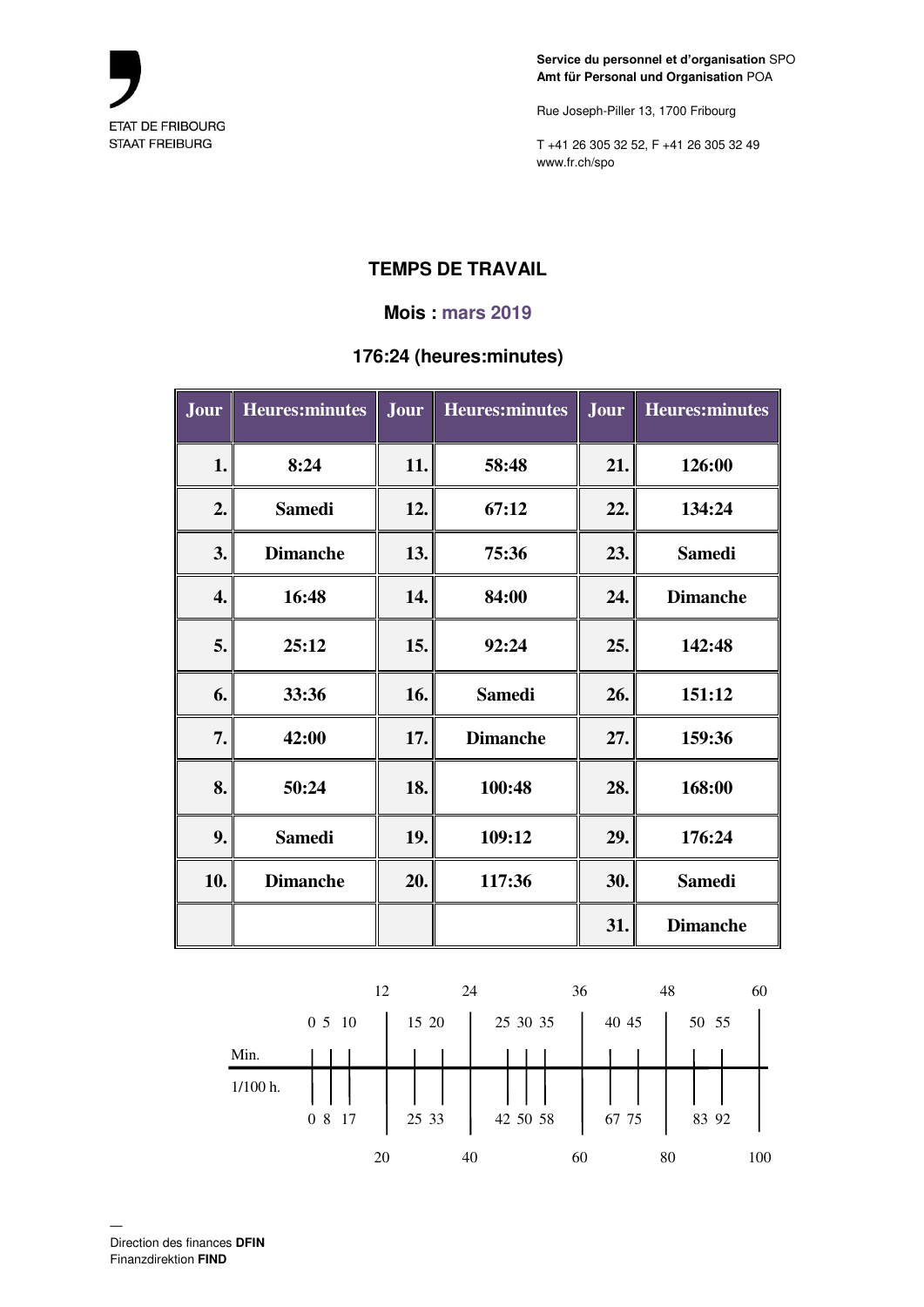

Rue Joseph-Piller 13, 1700 Fribourg

T +41 26 305 32 52, F +41 26 305 32 49 www.fr.ch/spo

# **TEMPS DE TRAVAIL**

### **Mois : avril 2019**

## **165:54 (heures:minutes)**

| Jour | <b>Heures:minutes</b> | Jour | <b>Heures:minutes</b> |     | <b>Jour</b> Heures: minutes |
|------|-----------------------|------|-----------------------|-----|-----------------------------|
| 1.   | 8:24                  | 11.  | 75:36                 | 21. | <b>Dimanche</b>             |
| 2.   | 16:48                 | 12.  | 84:00                 |     | 22. Lundi de Pâques         |
| 3.   | 25:12                 | 13.  | <b>Samedi</b>         | 23. | 123:54                      |
| 4.   | 33:36                 | 14.  | <b>Dimanche</b>       | 24. | 132:18                      |
| 5.   | 42:00                 | 15.  | 92:24                 | 25. | 140:42                      |
| 6.   | <b>Samedi</b>         | 16.  | 100:48                | 26. | 149:06                      |
| 7.   | <b>Dimanche</b>       | 17.  | 109:12                | 27. | <b>Samedi</b>               |
| 8.   | 50:24                 | 18.  | 115:30                | 28. | <b>Dimanche</b>             |
| 9.   | 58:48                 | 19.  | <b>Vendredi Saint</b> | 29. | 157:30                      |
| 10.  | 67:12                 | 20.  | <b>Samedi</b>         | 30. | 165:54                      |

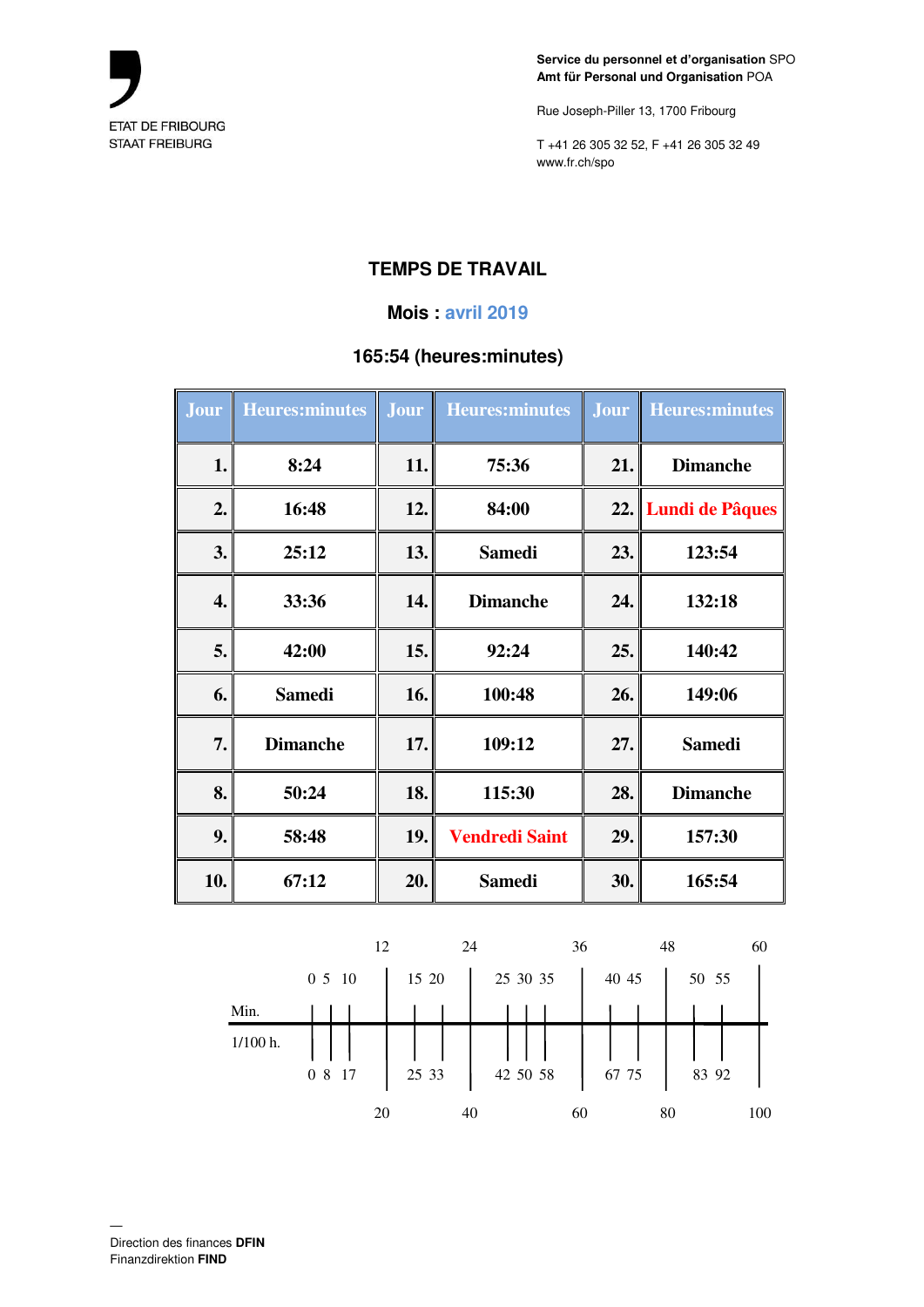

Rue Joseph-Piller 13, 1700 Fribourg

T +41 26 305 32 52, F +41 26 305 32 49 www.fr.ch/spo

# **TEMPS DE TRAVAIL**

### **Mois : mai 2019**

## **178:30 (heures:minutes)**

| <b>Jour</b> | <b>Heures:minutes</b> | Jour | <b>Heures:minutes</b> | Jour | <b>Heures:minutes</b> |
|-------------|-----------------------|------|-----------------------|------|-----------------------|
| 1.          | 4:12                  | 11.  | <b>Samedi</b>         | 21.  | 121:48                |
| 2.          | 12:36                 | 12.  | <b>Dimanche</b>       | 22.  | 130:12                |
| 3.          | 21:00                 | 13.  | 71:24                 | 23.  | 138:36                |
| 4.          | <b>Samedi</b>         | 14.  | 79:48                 | 24.  | 147:00                |
| 5.          | <b>Dimanche</b>       | 15.  | 88:12                 | 25.  | <b>Samedi</b>         |
| 6.          | 29:24                 | 16.  | 96:36                 | 26.  | <b>Dimanche</b>       |
| 7.          | 37:48                 | 17.  | 105:00                | 27.  | 155:24                |
| 8.          | 46:12                 | 18.  | <b>Samedi</b>         | 28.  | 163:48                |
| 9.          | 54:36                 | 19.  | <b>Dimanche</b>       | 29.  | 170:06                |
| 10.         | 63:00                 | 20.  | 113:24                | 30.  | <b>Ascension</b>      |
|             |                       |      |                       | 31.  | 178:30                |

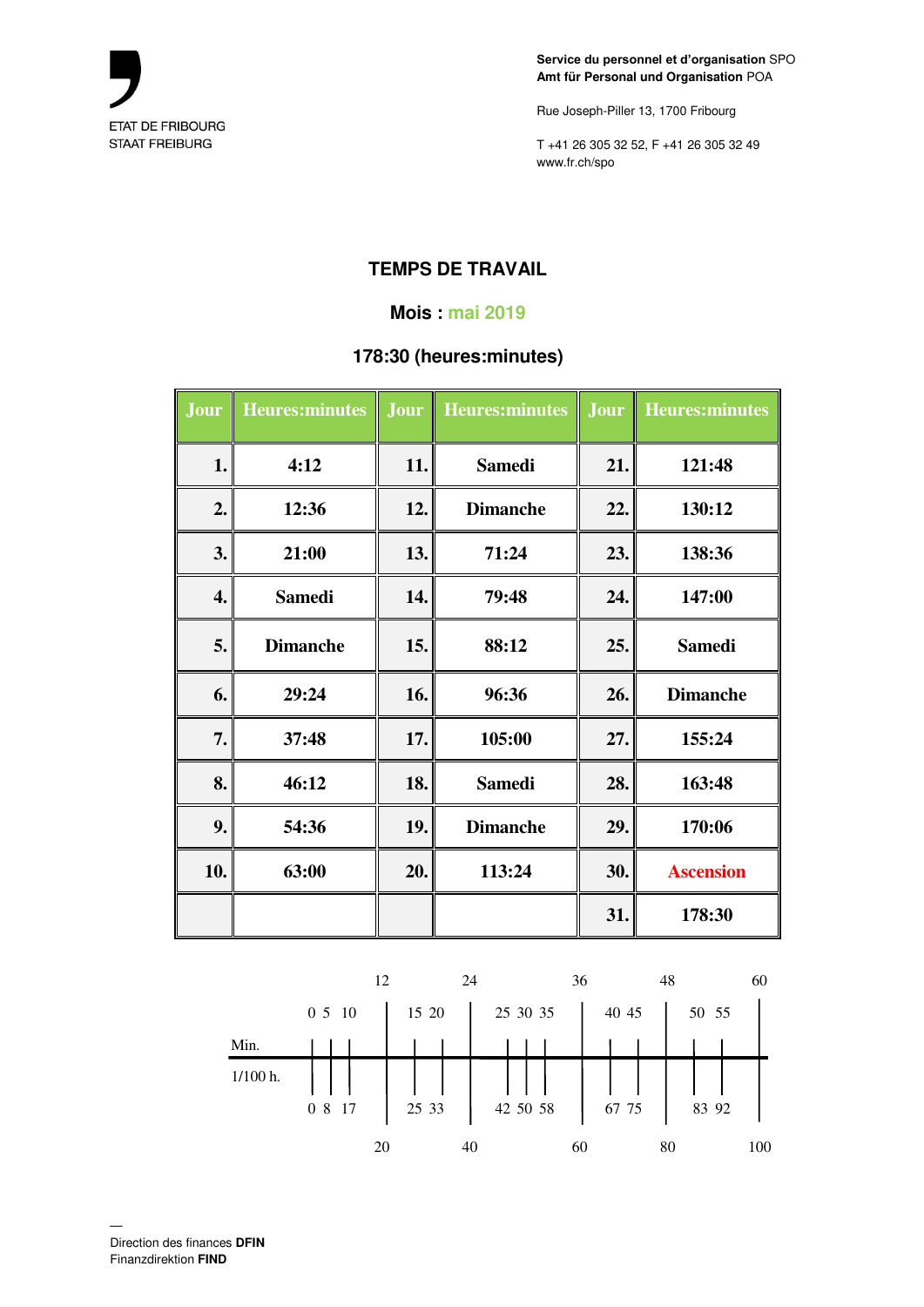

Rue Joseph-Piller 13, 1700 Fribourg

T +41 26 305 32 52, F +41 26 305 32 49 www.fr.ch/spo

# **TEMPS DE TRAVAIL**

# **Mois : juin 2019**

### **149:06 (heures:minutes)**

| Jour | <b>Heures: minutes</b>    | Jour | <b>Heures:minutes</b> | Jour | <b>Heures:minutes</b> |
|------|---------------------------|------|-----------------------|------|-----------------------|
| 1.   | <b>Samedi</b>             | 11.  | 50:24                 | 21.  | 107:06                |
| 2.   | <b>Dimanche</b>           | 12.  | 58:48                 | 22.  | <b>Samedi</b>         |
| 3.   | 8:24                      | 13.  | 67:12                 | 23.  | <b>Dimanche</b>       |
| 4.   | 16:48                     | 14.  | 75:36                 | 24.  | 115:30                |
| 5.   | 25:12                     | 15.  | <b>Samedi</b>         | 25.  | 123:54                |
| 6.   | 33:36                     | 16.  | <b>Dimanche</b>       | 26.  | 132:18                |
| 7.   | 42:00                     | 17.  | 84:00                 | 27.  | 140:42                |
| 8.   | <b>Samedi</b>             | 18.  | 92:24                 | 28.  | 149:06                |
| 9.   | <b>Dimanche</b>           | 19.  | 98:42                 | 29.  | <b>Samedi</b>         |
| 10.  | <b>Lundi de Pentecôte</b> | 20.  | <b>Fête-Dieu</b>      | 30.  | <b>Dimanche</b>       |

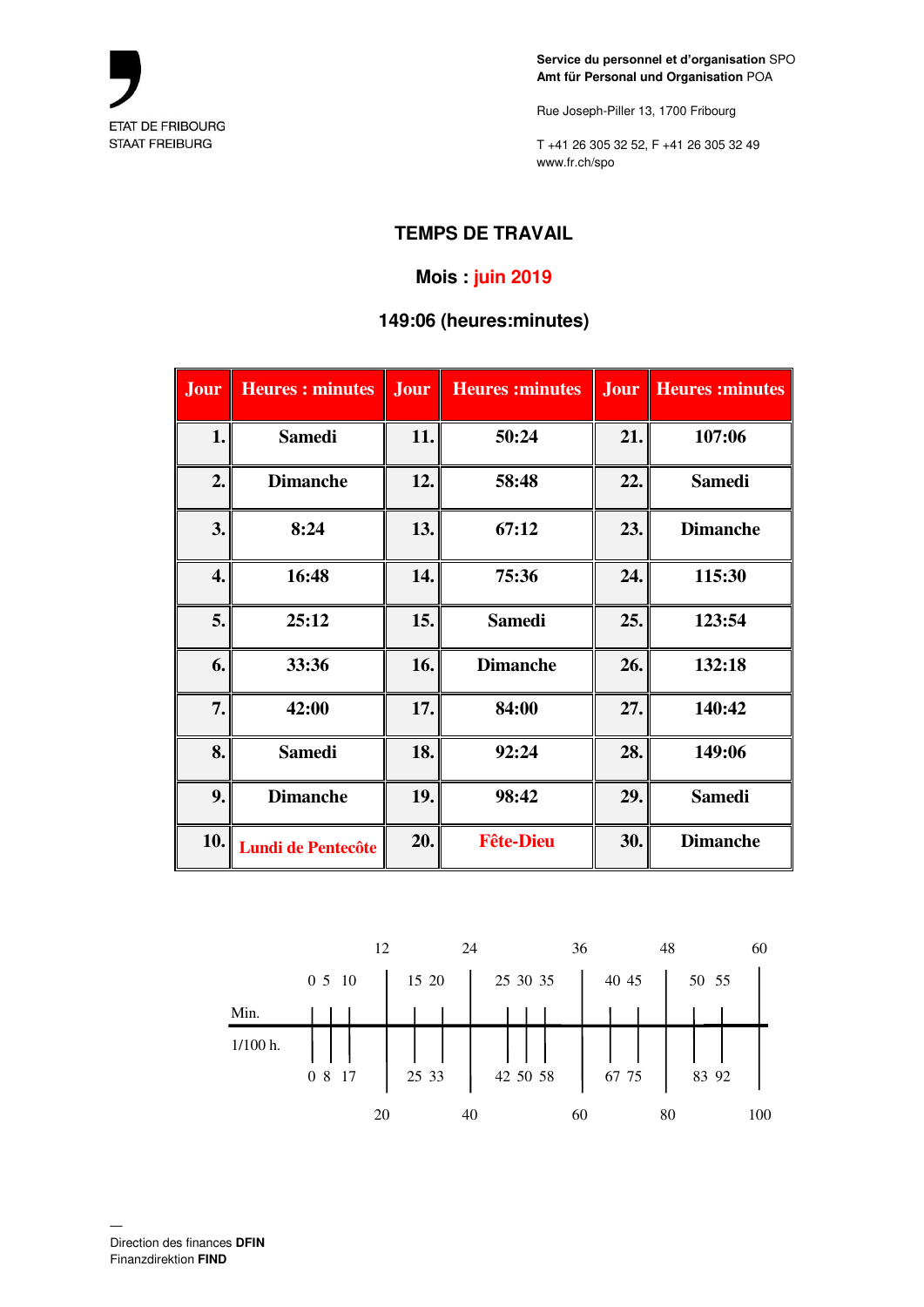

Rue Joseph-Piller 13, 1700 Fribourg

T +41 26 305 32 52, F +41 26 305 32 49 www.fr.ch/spo

# **TEMPS DE TRAVAIL**

## **Mois : juillet 2019**

### **191:06 (heures:minutes)**

| <b>Jour</b> | <b>Heures: minutes</b> | Jour | Heures: minutes | <b>Jour</b> | <b>Heures:minutes</b> |
|-------------|------------------------|------|-----------------|-------------|-----------------------|
| 1.          | 8:24                   | 11.  | 75:36           | 21.         | <b>Dimanche</b>       |
| 2.          | 16:48                  | 12.  | 84:00           | 22.         | 134:24                |
| 3.          | 25:12                  | 13.  | <b>Samedi</b>   | 23.         | 142:48                |
| 4.          | 33:36                  | 14.  | <b>Dimanche</b> | 24.         | 151:12                |
| 5.          | 42:00                  | 15.  | 92:24           | 25.         | 159:36                |
| 6.          | <b>Samedi</b>          | 16.  | 100:48          | 26.         | 168:00                |
| 7.          | <b>Dimanche</b>        | 17.  | 109:12          | 27.         | <b>Samedi</b>         |
| 8.          | 50:24                  | 18.  | 117:36          | 28.         | <b>Dimanche</b>       |
| 9.          | 58:48                  | 19.  | 126:00          | 29.         | 176:24                |
| 10.         | 67:12                  | 20.  | <b>Samedi</b>   | 30.         | 184:48                |
|             |                        |      |                 | 31.         | 191:06                |

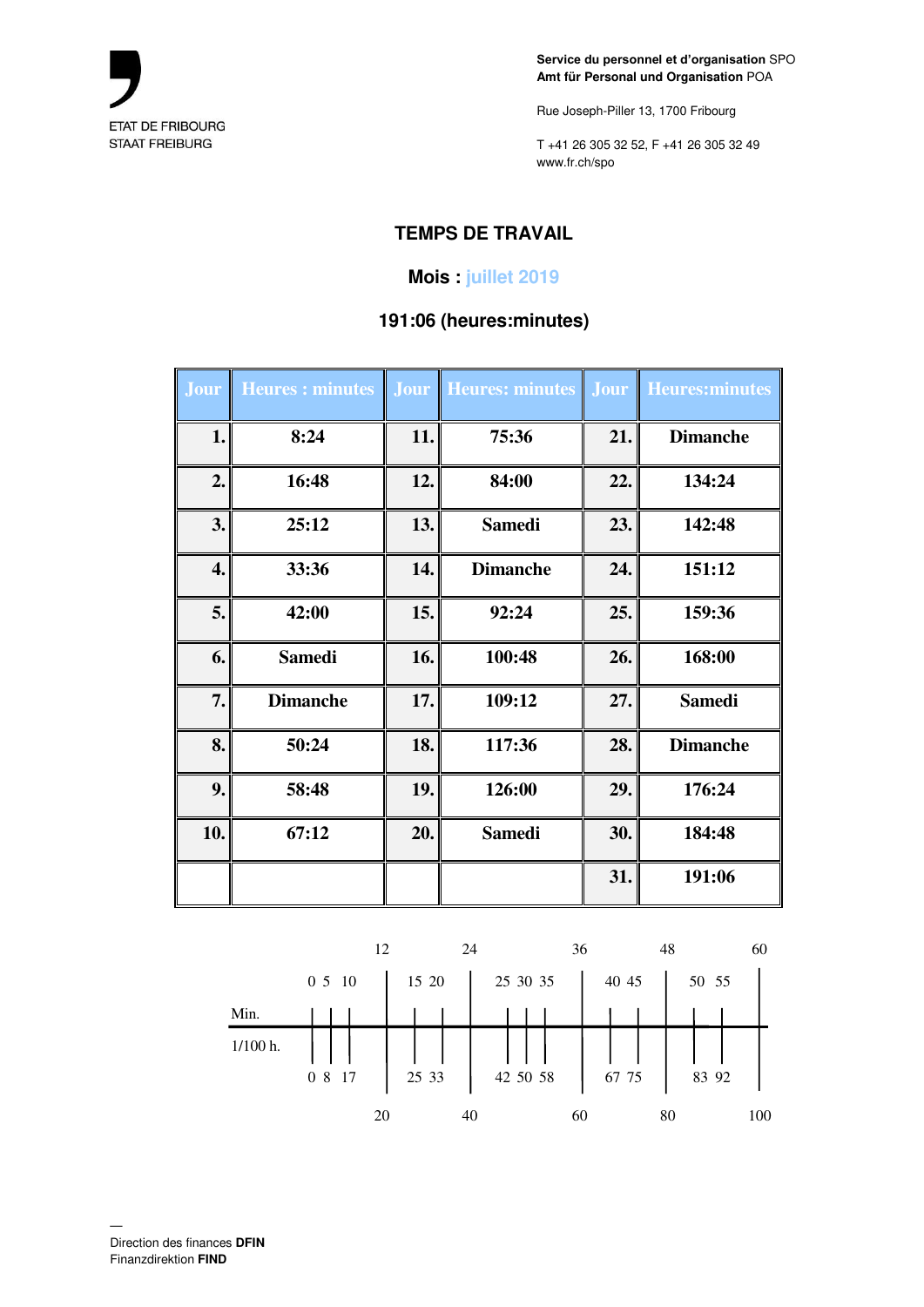

Rue Joseph-Piller 13, 1700 Fribourg

T +41 26 305 32 52, F +41 26 305 32 49 www.fr.ch/spo

# **TEMPS DE TRAVAIL**

#### **Mois : août 2019**

### **165:54 (heures:minutes)**

| Jour | <b>Heures</b> : minutes | Jour | <b>Heures:minutes</b> | Jour | <b>Heures</b> : minutes |
|------|-------------------------|------|-----------------------|------|-------------------------|
| 1.   | <b>Fête nationale</b>   | 11.  | <b>Dimanche</b>       | 21.  | 107:06                  |
| 2.   | 8:24                    | 12.  | 58:48                 | 22.  | 115:30                  |
| 3.   | <b>Samedi</b>           | 13.  | 67:12                 | 23.  | 123:54                  |
| 4.   | <b>Dimanche</b>         | 14.  | 73:30                 | 24.  | <b>Samedi</b>           |
| 5.   | 16:48                   | 15.  | <b>Assomption</b>     | 25.  | <b>Dimanche</b>         |
| 6.   | 25:12                   | 16.  | 81:54                 | 26.  | 132:18                  |
| 7.   | 33:36                   | 17.  | <b>Samedi</b>         | 27.  | 140:42                  |
| 8.   | 42:00                   | 18.  | <b>Dimanche</b>       | 28.  | 149:06                  |
| 9.   | 50.24                   | 19.  | 90:18                 | 29.  | 157:30                  |
| 10.  | <b>Samedi</b>           | 20.  | 98:42                 | 30.  | 165:54                  |
|      |                         |      |                       | 31.  | <b>Samedi</b>           |

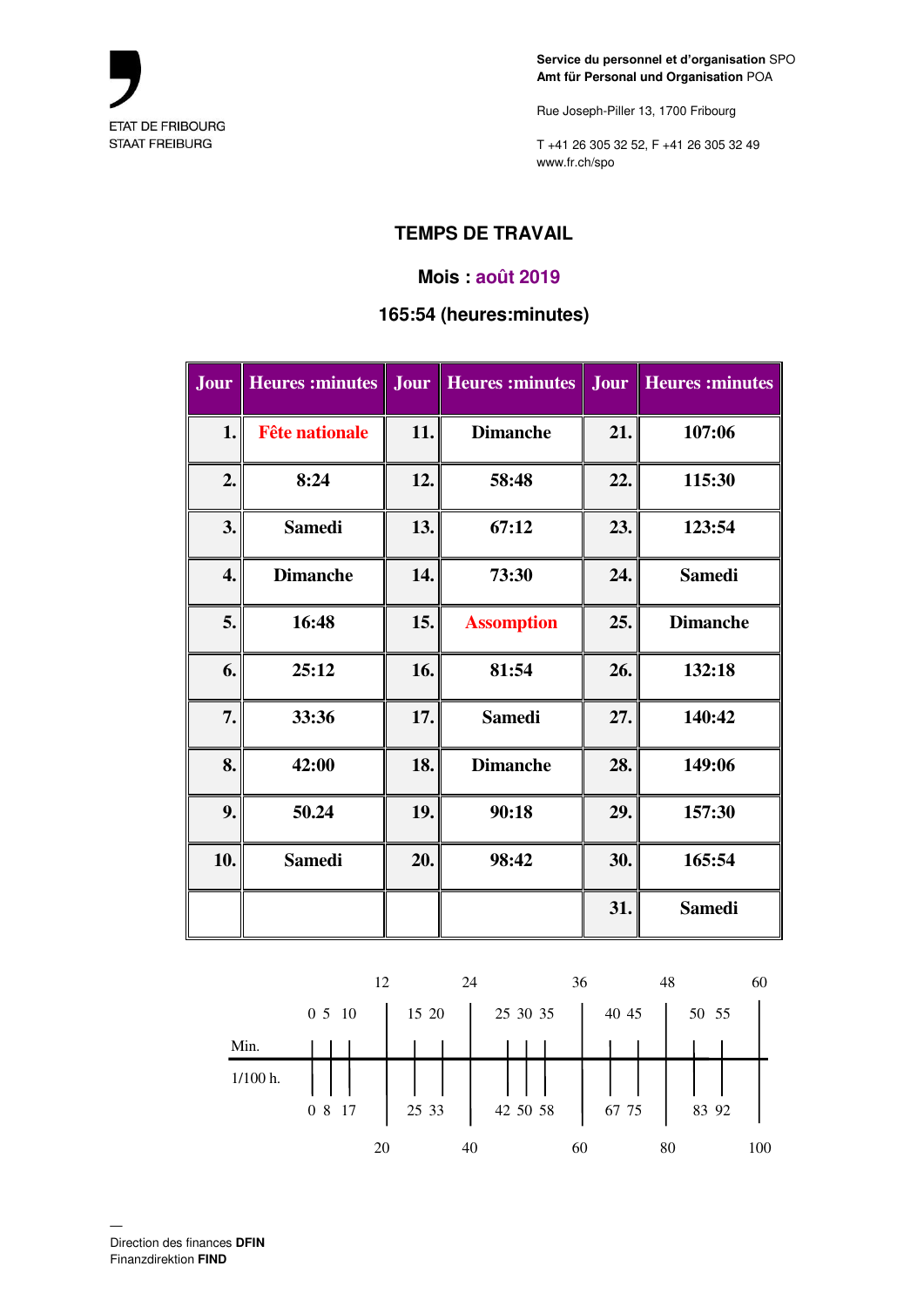

Rue Joseph-Piller 13, 1700 Fribourg

T +41 26 305 32 52, F +41 26 305 32 49 www.fr.ch/spo

# **TEMPS DE TRAVAIL**

### **Mois : Septembre 2019**

## **176:24 (heures:minutes)**

| Jour             | <b>Heures: minutes</b> | Jour | Heures: minutes | Jour | <b>Heures</b> : minutes |
|------------------|------------------------|------|-----------------|------|-------------------------|
| 1.               | <b>Dimanche</b>        | 11.  | 67:12           | 21.  | <b>Samedi</b>           |
| 2.               | 8:24                   | 12.  | 75:36           | 22.  | <b>Dimanche</b>         |
| 3.               | 16:48                  | 13.  | 84:00           | 23.  | 134:24                  |
| $\overline{4}$ . | 25:12                  | 14.  | <b>Samedi</b>   | 24.  | 142:48                  |
| 5.               | 33:36                  | 15.  | <b>Dimanche</b> | 25.  | 151:12                  |
| 6.               | 42:00                  | 16.  | 92:24           | 26.  | 159:36                  |
| 7.               | <b>Samedi</b>          | 17.  | 100:48          | 27.  | 168:00                  |
| 8.               | <b>Dimanche</b>        | 18.  | 109:12          | 28.  | <b>Samedi</b>           |
| 9.               | 50:24                  | 19.  | 117:36          | 29.  | <b>Dimanche</b>         |
| 10.              | 58:48                  | 20.  | 126:00          | 30.  | 176:24                  |

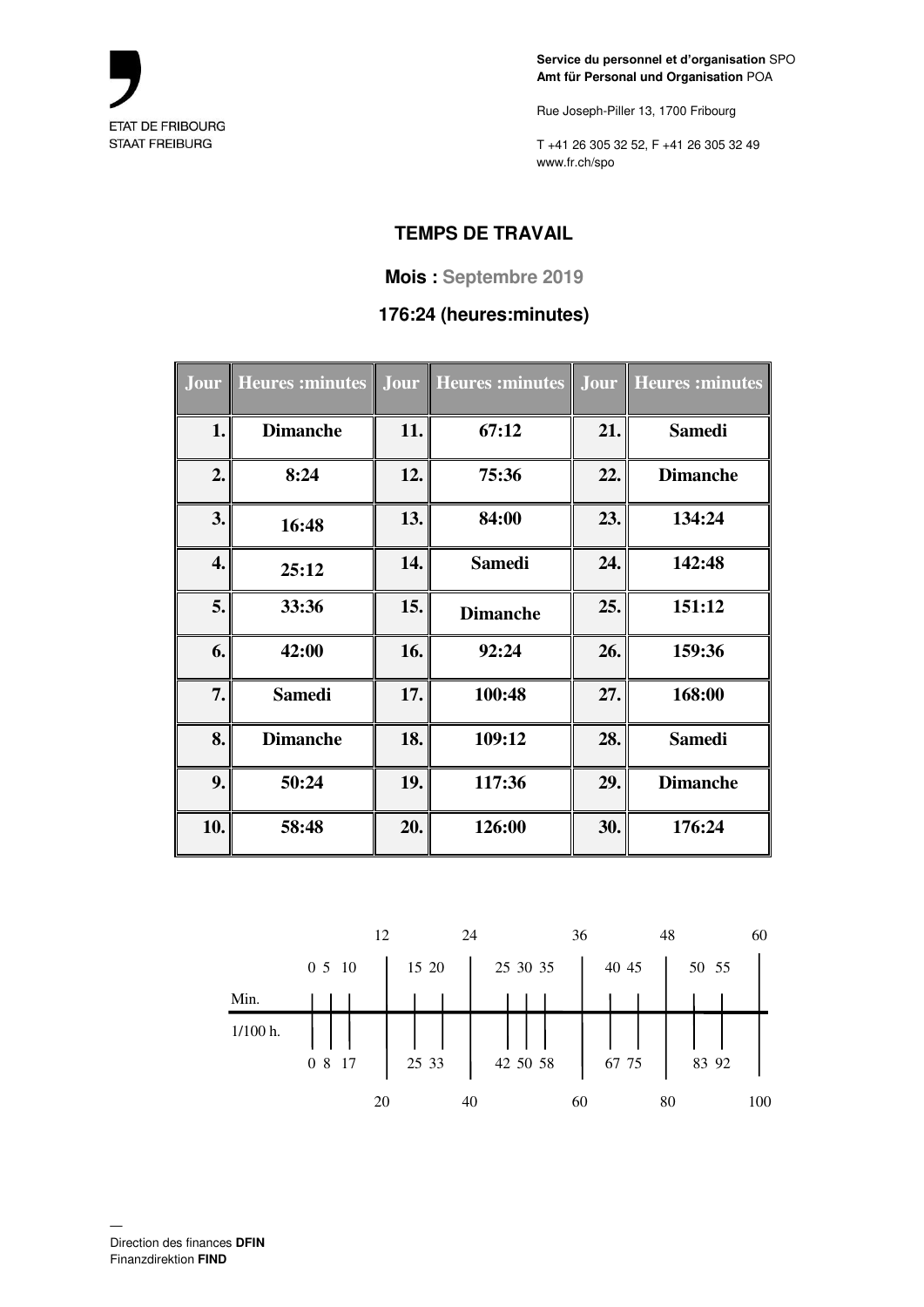

Rue Joseph-Piller 13, 1700 Fribourg

T +41 26 305 32 52, F +41 26 305 32 49 www.fr.ch/spo

# **TEMPS DE TRAVAIL**

#### **Mois : octobre 2019**

#### **191:06 (heures:minutes)**

| Jour | <b>Heures:minutes</b> | Jour | <b>Heures:minutes</b> | Jour | <b>Heures:minutes</b> |
|------|-----------------------|------|-----------------------|------|-----------------------|
| 1.   | 8:24                  | 11.  | 75:36                 | 21.  | 126:00                |
| 2.   | 16:48                 | 12.  | <b>Samedi</b>         | 22.  | 134:24                |
| 3.   | 25:12                 | 13.  | <b>Dimanche</b>       | 23.  | 142:48                |
| 4.   | 33:36                 | 14.  | 84:00                 | 24.  | 151:12                |
| 5.   | <b>Samedi</b>         | 15.  | 92:24                 | 25.  | 159:36                |
| 6.   | <b>Dimanche</b>       | 16.  | 100:48                | 26.  | <b>Samedi</b>         |
| 7.   | 42:00                 | 17.  | 109:12                | 27.  | <b>Dimanche</b>       |
| 8.   | 50:24                 | 18.  | 117:36                | 28.  | 168:00                |
| 9.   | 58:48                 | 19.  | <b>Samedi</b>         | 29.  | 176:24                |
| 10.  | 67:12                 | 20.  | <b>Dimanche</b>       | 30.  | 184:48                |
|      |                       |      |                       | 31.  | 191:06                |

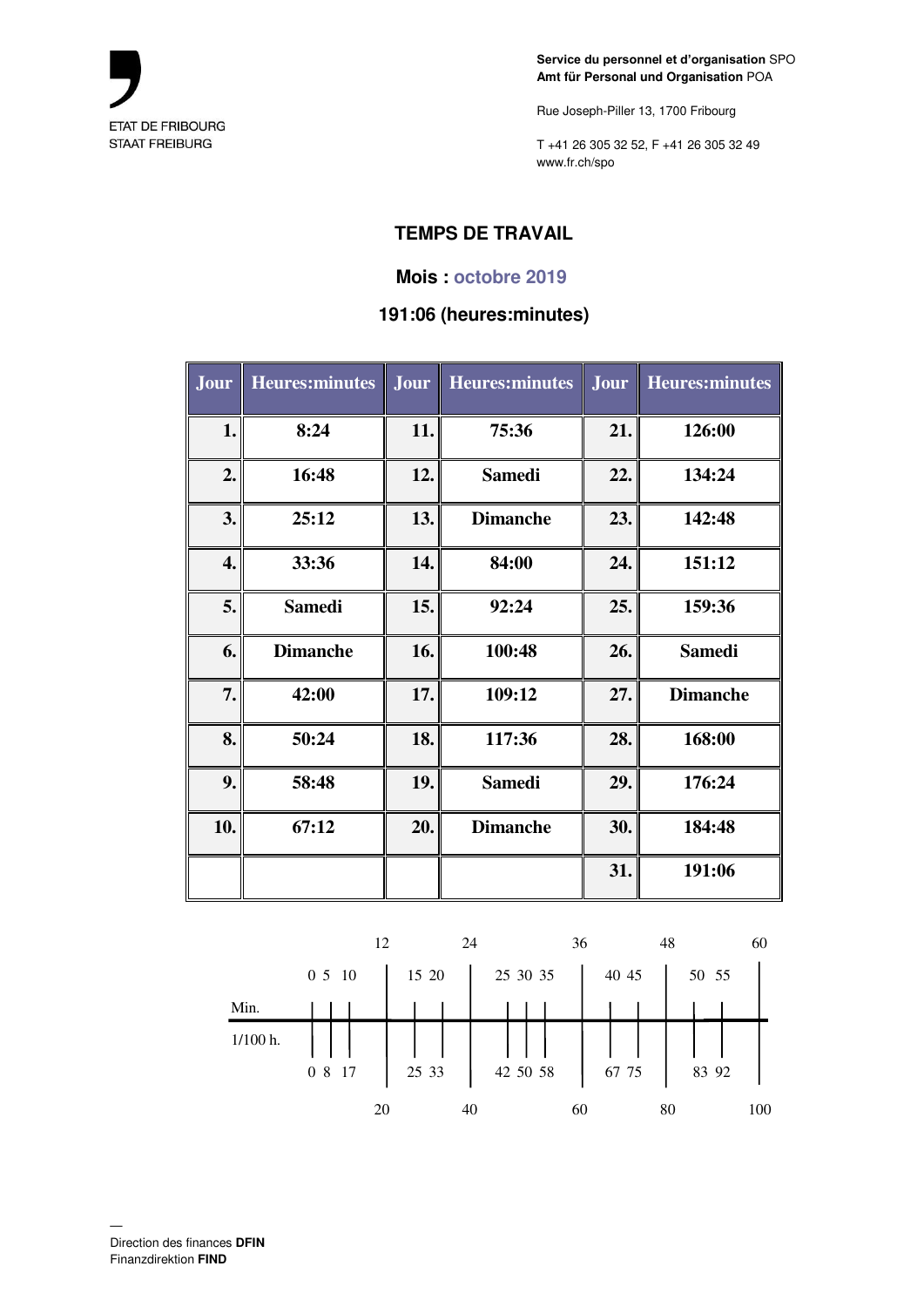

Rue Joseph-Piller 13, 1700 Fribourg

T +41 26 305 32 52, F +41 26 305 32 49 www.fr.ch/spo

# **TEMPS DE TRAVAIL**

### **Mois : novembre 2019**

### **168.00 (heures:minutes)**

| <b>Jour</b> | Heures: minutes  | Jour | <b>Heures:minutes</b> | <b>Jour</b> | <b>Heures:minutes</b> |
|-------------|------------------|------|-----------------------|-------------|-----------------------|
| 1.          | <b>Toussaint</b> | 11.  | 50:24                 | 21.         | 117:36                |
| 2.          | <b>Samedi</b>    | 12.  | 58:48                 | 22.         | 126:00                |
| 3.          | <b>Dimanche</b>  | 13.  | 67:12                 | 23.         | <b>Samedi</b>         |
| 4.          | 8:24             | 14.  | 75:36                 | 24.         | <b>Dimanche</b>       |
| 5.          | 16:48            | 15.  | 84:00                 | 25.         | 134:24                |
| 6.          | 25:12            | 16.  | <b>Samedi</b>         | 26.         | 142:48                |
| 7.          | 33:36            | 17.  | <b>Dimanche</b>       | 27.         | 151:12                |
| 8.          | 42:00            | 18.  | 92:24                 | 28.         | 159:36                |
| 9.          | <b>Samedi</b>    | 19.  | 100:48                | 29.         | 168:00                |
| 10.         | <b>Dimanche</b>  | 20.  | 109:12                | 30.         | <b>Samedi</b>         |